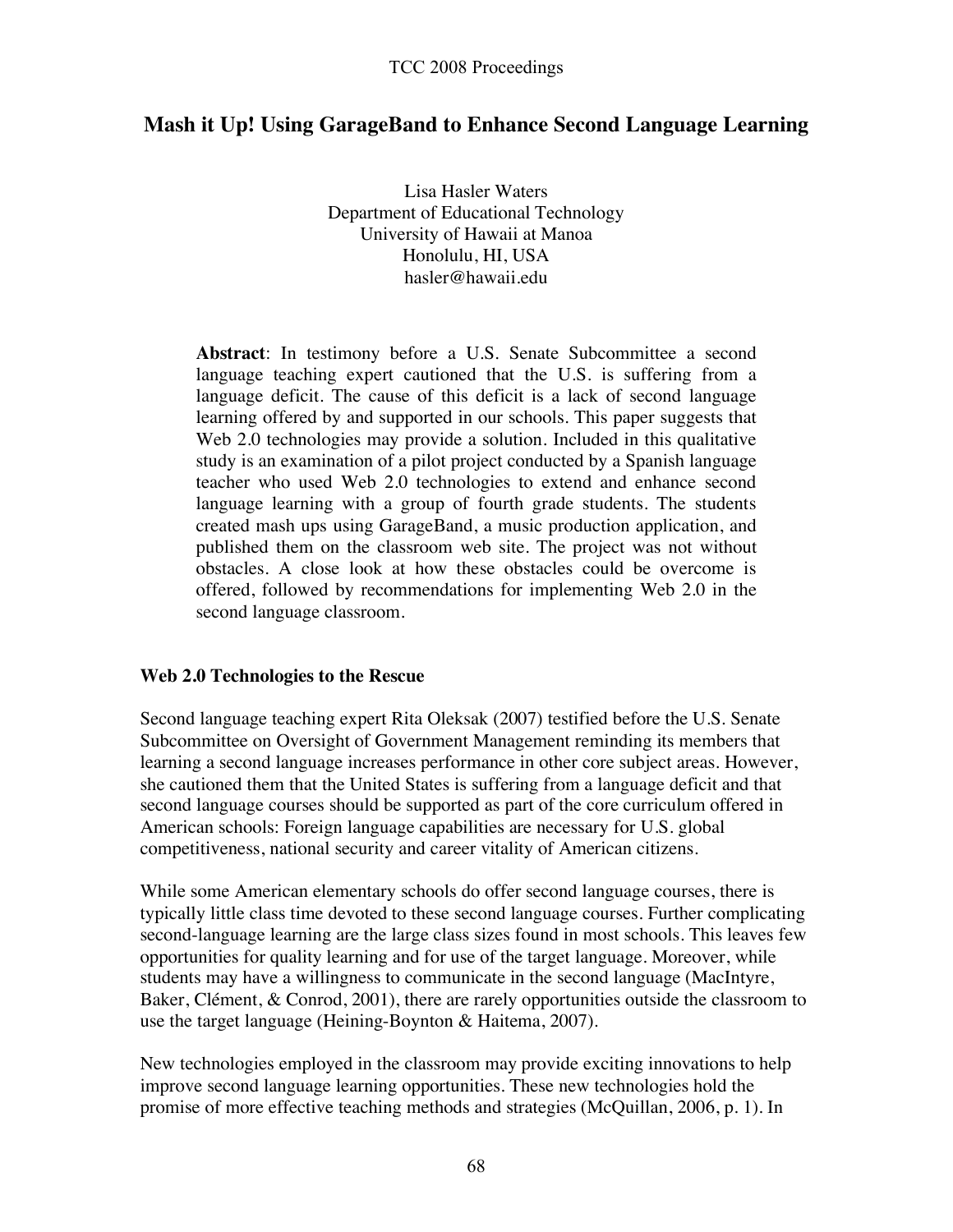particular, Web 2.0 technologies, which allow the student to create, publish and share his own works, can extend student learning beyond the classroom. However, using new technology alone has little merit unless blended with the essential ingredients for teaching and learning a second language.

This paper employs a phenomenological approach (Schram, 2006) to examine a pilot project where a group of fourth grade students learning Spanish as a second language created mash ups (song remixes) in the target language. After they produced the mash ups, the students published and shared them on the web. The author (instructor) observed the students during the process and then conducted an informal survey to gauge how students viewed the project and their learning (Creswell, 2008).

## **A Recipe for Second Language Acquisition**

If a recipe were written for how to learn a second language, there would be many essential ingredients included. However, there are several that seem to be most important: input, incidental language acquisition, motivation and willingness to communicate.

## Communicating to the Student

Of these ingredients, input, or the function of understanding what is being communicated, is one of the most critical elements for second language learning (Zhao, 2005). Input then must be comprehensible to and meaningful for the student in order for it to be successfully processed by the student (as cited in McQuillan, 2006). Input takes on many forms – from conversations to books and audio to web sites. In order to direct the student's attention to important language structures the input should be emphasized. This can be done through various instructional strategies, such as highlighting the new vocabulary words when they appear in text.

## Learning Incidentally

In addition to receiving comprehensible and meaningful input, second language can be acquired incidentally (as cited in Medina, 1993). Much like the way infants begin to acquire language by listening to spoken words, the student can learn the language without explicit instruction. When the student has opportunities to hear stories, watch movies or listen to music in a foreign language he may acquire vocabulary that was not necessarily intentionally taught. Incidental language acquisition helps the student learn new vocabulary in the context of complete sentences.

## Motivating by Belonging

Student motivation for learning the second language also plays an important role in the success of learning a second language. In particular, Csizer and Dörnyei (2005) found that of the seven motivational learning components, integrativeness was the most important factor motivating second language learning. Integrativeness refers to the learner's desire to become integrated with the culture of the target language and to feel as if he is a part of the culture. This sense of belonging has been found to encourage greater amounts of input and language aptitude. Second language teachers are well advised to create an environment which encourages the feeling of belonging (McQuillan, 2006).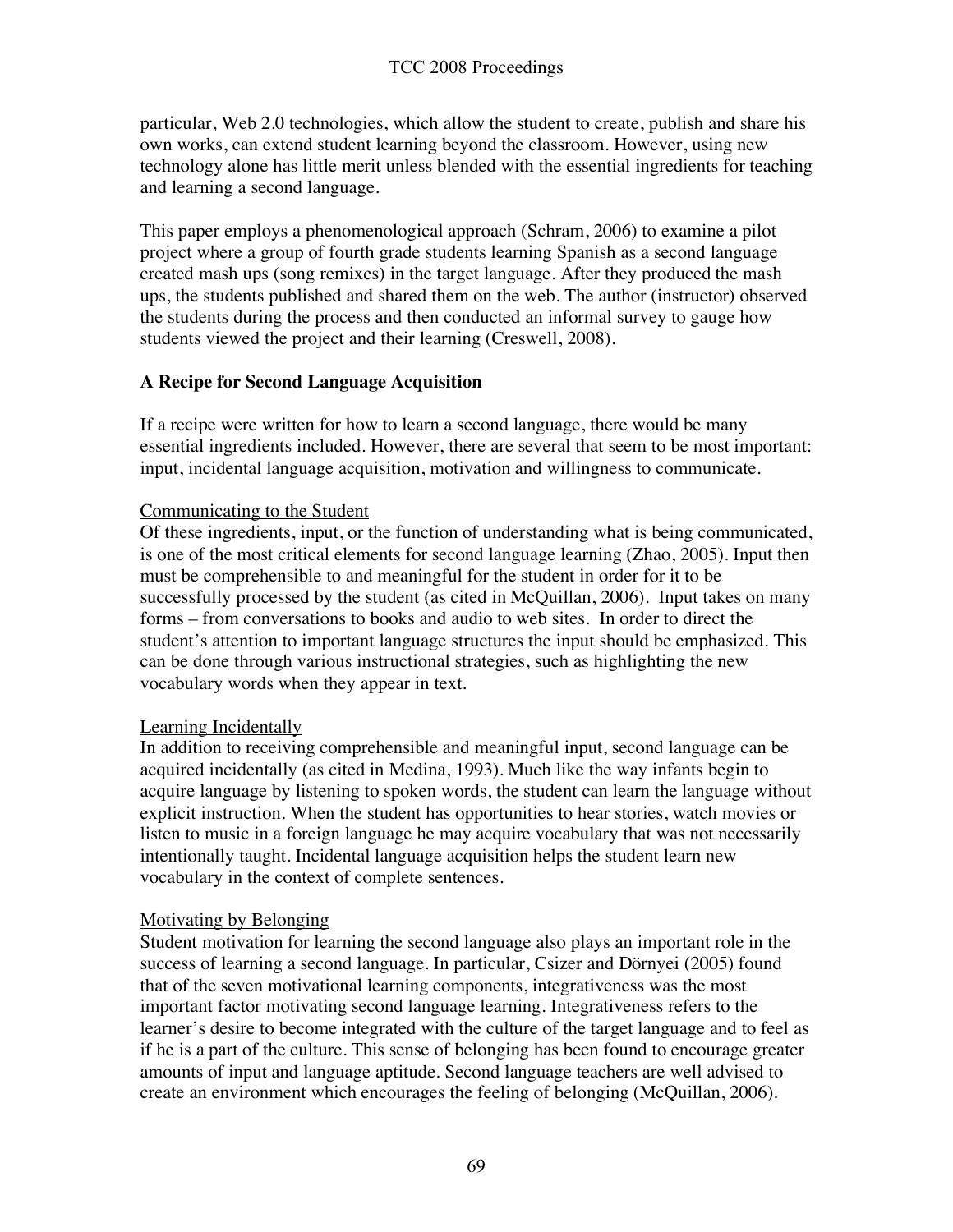#### Willingness to Communicate

While the literature suggests that input, incidental language acquisition and motivation are important ingredients of learning a second language, there must also be ample opportunities to communication in the second language when the intention or willingness to communicate in the second language exists (MacIntyre et al., 2001). This willingness to communicate (WTC) can be enhanced when the student receives social support and when he has socially influenced-reasons for learning the second language. For example, his friends may use the language, his family may speak the language in the home, or he may be planning a vacation or study abroad in the country of the target language.

According to MacIntyre et al. (2001), these reasons, or orientations towards learning a second language, will in fact encourage the student to communicate in the target language even outside the classroom. Furthermore, authentic language use is more likely to occur during friendly social context situations. MacIntyre,et al. (2001, p. 383) suggested that the ultimate goal of the learning process of a second language should be to generate the willingness to communicate by fostering a "pedagogy of the streets." A pedagogy of the streets implies a teaching method which emulates the way a student may learn through his everyday experiences. For today's typical student everyday experiences may include listening to music and using the Internet.

#### Adding Spice with Music

Of the variety of strategies for teaching second language, music is considered one of the most fun and motivating strategies for students (Medina, 1993). While using music to teach a foreign language may not necessarily increase the student's second language acquisition any more than non-music instruction methods may, students prefer learning second language with music (Kanel, 1997; Medina, 1993; Shtakser, 2001).

Using music to teach second language supports each of the four ingredients for learning a second language as discussed here. For example, as input, music presents authentic language models and helps to make memorizing the vocabulary easier (Diadori, 1989). Additionally, music used as a teaching strategy to communicate (input) helps emphasize important vocabulary and grammatical structures of the target language (Kanel, 1997).

Music also provides incidental language acquisition opportunities when the words to songs exceed the vocabulary being taught and music can help students decipher correct pronunciation. In fact, Kanel (1997) suggested that music enhances the cognitive learning processes and helps break down obstacles that may inhibit learning. For example, the student who may not feel comfortable speaking the second language may realize some benefit through listening to the language in order to acquire tonal variations, language rhythm and language patterns.

Using music to teach a foreign language is more than merely a mood setter or entertainment factor (Medina, 1993). And where music is part of the student's everyday life, using it to learn the second language can enhance student learning (Shtakser, 2001).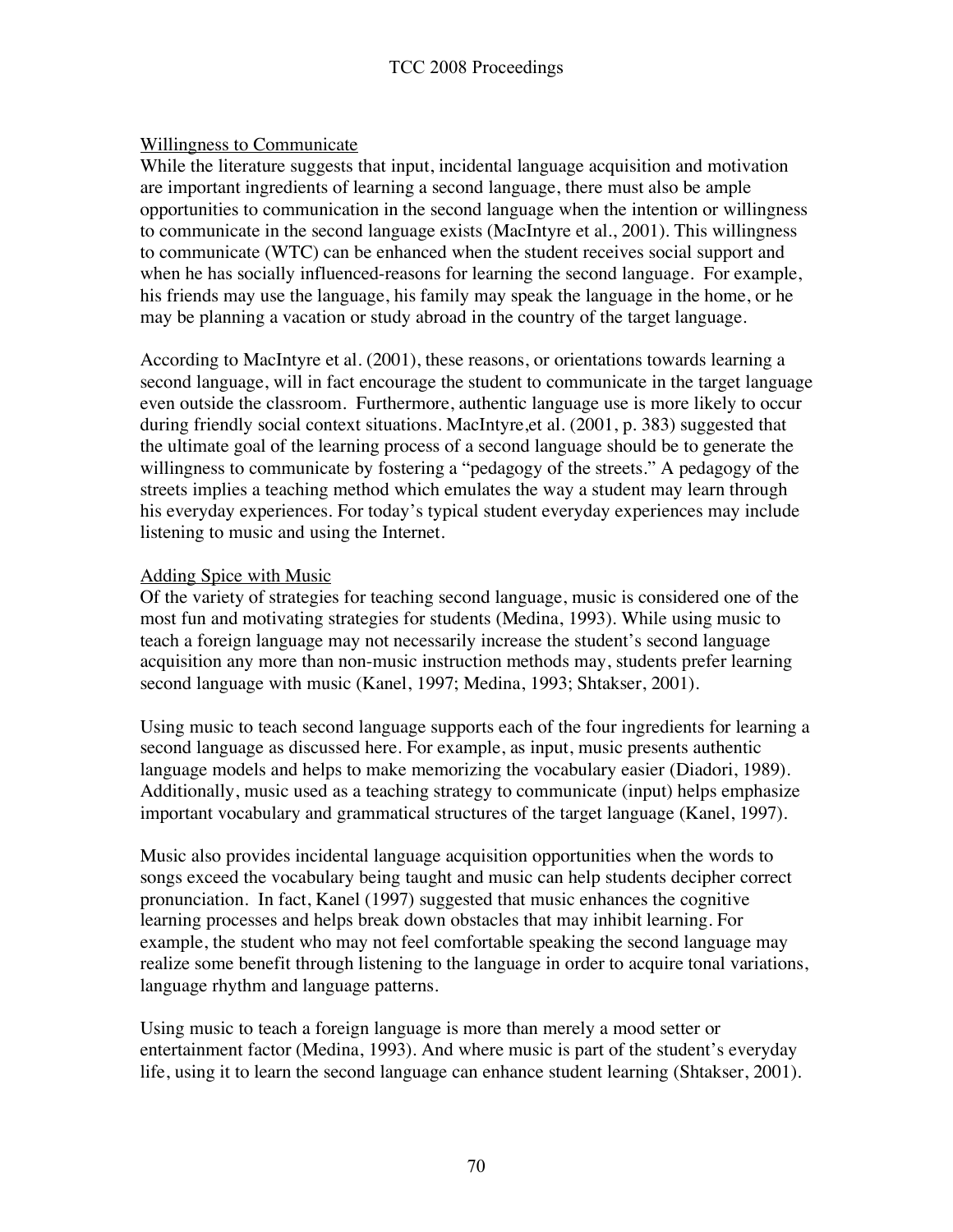There are caveats regarding proper song selection. Shtakser (2001) suggested that when using music in the second language classroom the teacher should carefully select the songs for their effective and proper use of the target language, and avoid songs which have too much slang. Choosing the right song can make an important difference in second language acquisition through music.

As a motivational factor then, music can directly impact integrativeness when it is representative of the culture of the target language (Csizer and Dörnyei, 2005) and when it can help the student feel a sense of belonging to the culture of the target language.

Singing provides opportunities in willingness to communicate and can be used as a way to enhance pronunciation of the target language.

Input, incidental language acquisition, motivation and the willingness to communicate are necessary ingredients for second language learning and they can be supported when music is used as an instructional strategy in the second language classroom.

How then do Web 2.0 technologies apply to the mix of second language learning and music teaching strategies? Whereas the music adds the spice to learning the second language, Web 2.0 technologies may serve as the spark to bring the ingredients to life.

#### Blending it All with Web 2.0 Technologies

Technology in the second language classroom is not a new phenomenon. It has been effectively used to enhance student listening, comprehension and verbalization abilities (Vogel, 2001). Technology, such as computer language labs, has afforded even the student too shy to speak out in class the opportunity to communicate in the second language and has helped provide more quality time for learning because the instructor can work with one student while the others are engaged in computer mediated-learning (Bower, 2007).

Emerging web-based technologies offer an "ever shifting blend of individualization and community involvement" (Godwin-Jones, 2006, p. 14). These same technologies offer a social dimension to learning a second language that educators can harness in order to create a language learning environment that mirrors the way students use the World Wide Web in their everyday lives.

The World Wide Web has opened up the student's opportunities to interact with the world (Oleksak, 2007). Exposure to the world provides the student with access to cultural diversity and when language-learning technologies are employed the student can embrace cultural diversity (Miller, 2007). The relevance of providing the secondlanguage student with worldly interactions and exposure to the culture of the target language is underscored in the National Standards for Foreign Language (American Council on the Teaching of Foreign Languages, 1996). The standards contain numerous benchmarks requiring that the student learn not only the language itself, but also about the culture of the target language. Thus, technology can bridge the cultural gap and provide the student with a gateway to visiting other cultures (Shtasker, 2001).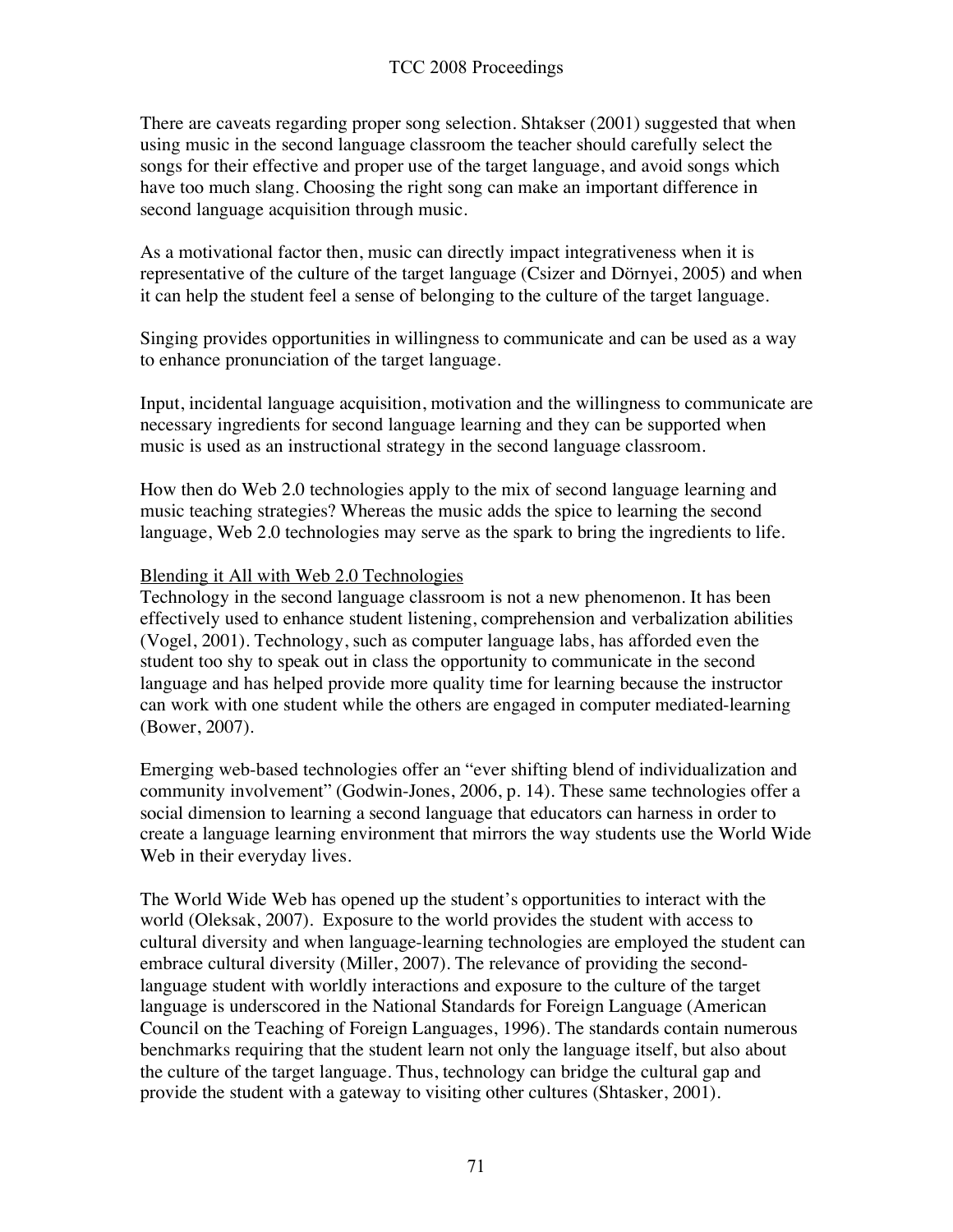The Internet also offers a naturalistic environment for learning a second language (Vogel, 2001). A naturalistic environment is defined as being equal to a visit or a stay in the target-language environment and one in which the student experiences first-hand the culture of the target language. Learning a second language in a naturalistic environment, where language can be acquired incidentally, can be as effective as formal language instruction. The Internet bridges the gap between real life and life in the classroom (Vogel, 2001).

Today, this statement is further realized as social networking tools, referred to as Web 2.0, provide new venues to interact, communicate, publish and create in ways that seem limitless. Web 2.0 is fast becoming one of the most useful tools in today's businesses and classrooms (Tapscott & Williams, 2006). Schools are realizing the power of Web 2.0 tools to enhance face-to-face as well as online courses, with opportunities to communicate, discover and apply critical thinking practices. With these new tools comes a wave of opportunities for the student learning a second language to experience cultures from around the world and to communicate in the target language (McQuillan, 2006).

How can Web 2.0 tools be used to support the essential ingredients for learning a second language while using music as a teaching strategy? The answer may lie with mash ups. Mash ups are songs that have been remixed with other sounds and lyrics to create new songs, which are then usually published and shared on the Internet (Tapscott & Williams, 2006).

# Mashing it Up with GarageBand

Using computer-based music production applications, such as Apple's GarageBand, mash ups can be created and uploaded to blogs, wikis, web sites and other Web 2.0 related technologies.

GarageBand is a music production application, which can be employed with web publishing tools such as iTunes, blogs, wikis and web sites. GarageBand is a digital audio workstation which can record and play back multiple tracks of audio. Students can use it to create their own songs and podcasts to name just a few of its possibilities. It comes with 1,000 pre-recorded sampled and sequenced loops, and 100 professional-sounding instruments. Additional loops can be purchased to extend the musical opportunities.

GarageBand is produced by Apple. Currently, it is only available for Macintosh Computer (Mac). It is one of the components packaged in Apple's iLife suite of multimedia applications. As such, it is easy to integrate into any of Apple's applications, such as iWeb (web-site and blog builder) and iTunes (a music library and podcast application tool). GarageBand is one of the simplest tools in its genre and a good choice for novice music production (France, 2006, p. 2).

On the other hand, GarageBand takes up a significant amount of hard drive space. It requires running on Mac OS X 10.3.9 or later with at least 1GHz processor and 256 MB of RAM.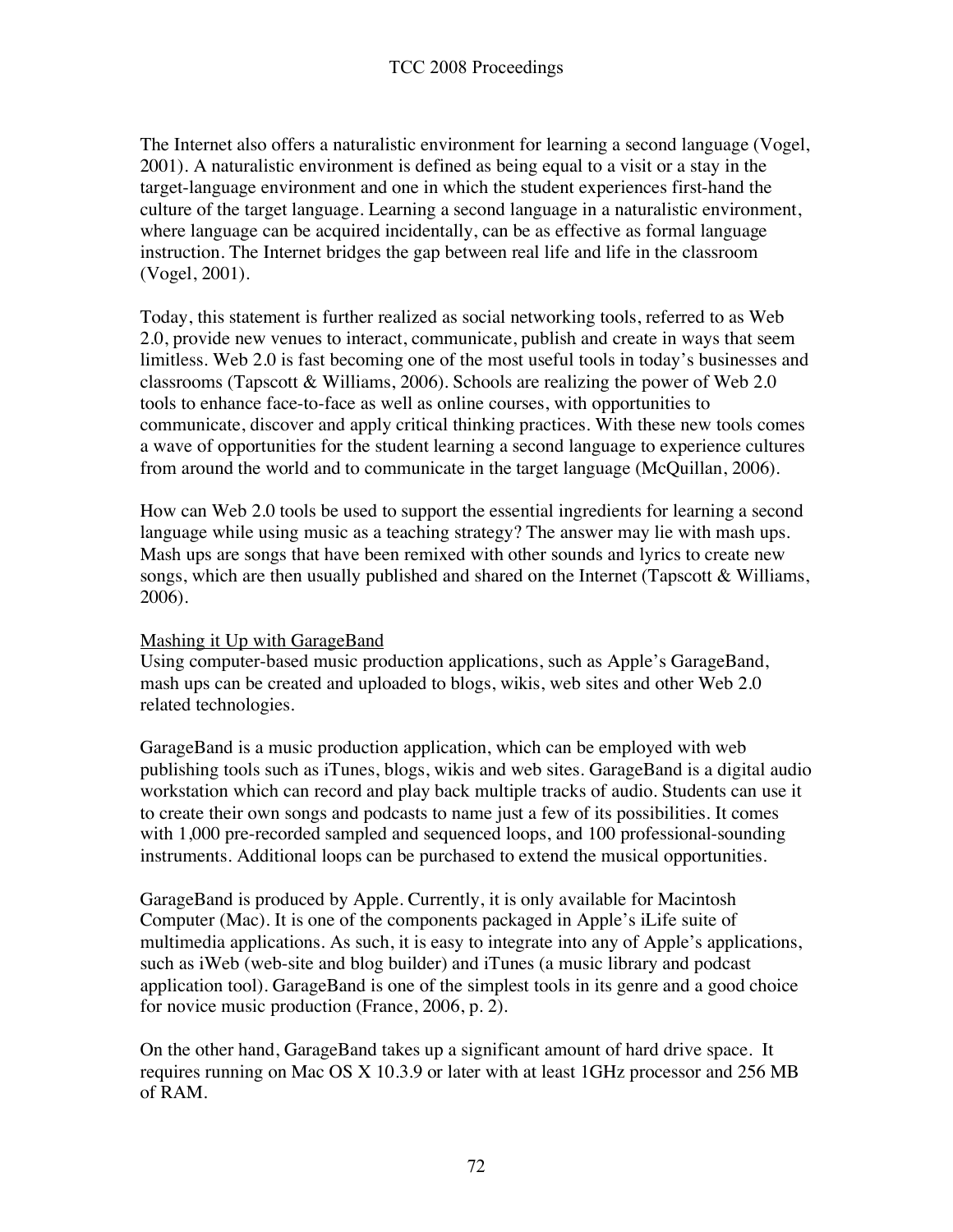While this paper focuses on the specific features of GarageBand several similar music production applications are available (Table 1). For example, Sony's Sound Forge has been described as the most complete and easy to use of the PC versions (France, 2006). Compared side-by-side, GarageBand has the most user-friendly interface as well as the most features (number of pre-recorded tracks, loops, instruments) and combined within the iLife Suite, it offers the most bang-for-the-buck (France, 2006). Indabamusic.com is a free, web-based music production application. The main feature Indaba offers is a webbased community where musicians from around the world can connect to build and share their music. Audacity, a free audio recording application, is a simple-to-use application that is compatible on both Macs and PCs. Its features do not compare to those found in commercial applications. However, it is certainly an option for some.

| Tool                   | System             | Applications                                                                               | Processor/<br>Ram/Devices                         | Pros/Cons                                                                                                            | Cost |
|------------------------|--------------------|--------------------------------------------------------------------------------------------|---------------------------------------------------|----------------------------------------------------------------------------------------------------------------------|------|
| GarageBand             |                    | Mac OS 10.3.9+ Create songs, music, podcasts<br>1,000 prerecorded instruments<br>100 loops | $1.67$ GHz<br>512 MB Ram<br>Soundcard             | Easy to use<br>Prerecorded tracks<br>Compatible with many<br>audio formats<br>Takes lots of space<br>Mac only        | \$79 |
| Sound Forge            | PC<br>Windows 2000 | Create songs, music, podcasts<br>30 sound effects<br>100 loops                             | $400$ MHz                                         | Relatively easy to use<br>Compatible with many<br>audio formats<br>Single track editing<br>PC only                   | \$70 |
| Indabamusic.com PC/Mac | Web-<br>based      | Upload music and remix<br>Collaborate with others to make<br>music<br>Blog music           | n/a                                               | Step by step process<br>Collaborate worldwide<br>with other musicians<br>Share music easily<br>No prerecorded tracks | Free |
| Audacity               | PC &<br>Mac        | Create songs, music, podcasts                                                              | Suggested:<br>600 MHz,<br>256 MB Ram<br>Soundcard | Easy and free<br>No prerecorded loops<br>Limited tracks for<br>editing                                               | Free |

## **Table 1** Music Production Applications

Using the basic features of GarageBand does not require much training. With a simple overview of the application the student will be well on his way to creating a song, podcast or musical piece that can be used in videos. Once the student has completed his GarageBand piece he can easily export it to iTunes. From here, the student can share the song with others using the iTunes Playlist sharing option or he can upload the song a web site, blog or wiki. He can also burn the song to CD using iTunes. When the student exports the song to iTunes he can convert the AIFF file produced in GarageBand to an MP3. This file type is small and readable on the Internet. It can also be burned onto CD-Rom.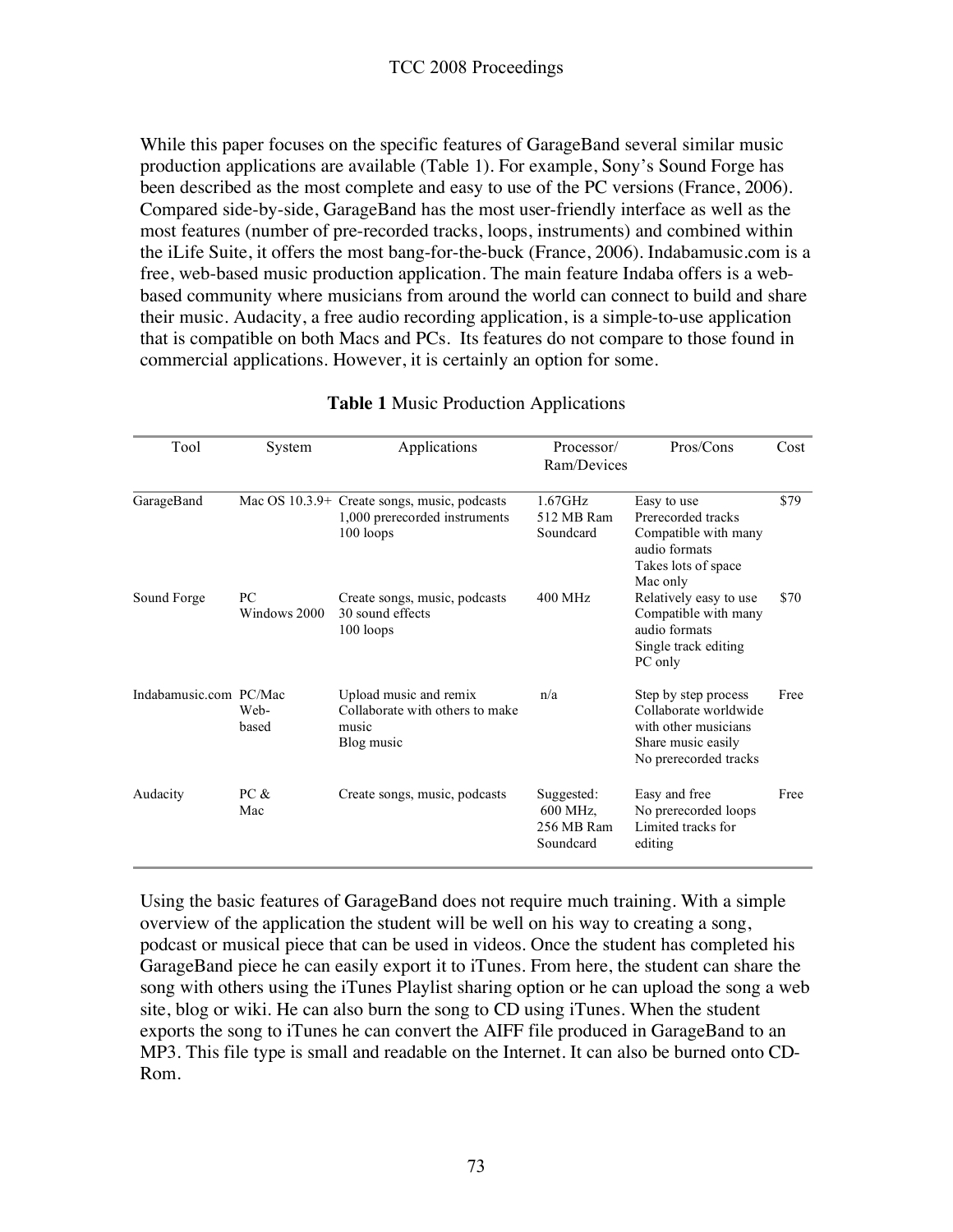## Ready to Serve: GarageBand in the Classroom

There are many opportunities to use GarageBand in the elementary classroom. For example, one first-grade class used GarageBand to teach mathematical patterns. Students created musical patterns using GarageBand's loops. The students worked in groups and selected various loops, which were repeated at certain intervals to create musical sound patterns. Students then shared their work with each other using iTunes' Playlist feature. Students wrote reflections to discuss how they used GarageBand to create their musical patterns ("Musical Patterns," 2007). Another lower elementary classroom learned about poetic forms when the students created individual poems, which were then combined into a school song. The students used GarageBand to record their song. Afterward, they exported their song to iTunes from GarageBand and then published it onto a CD-Rom so that the song could be used during school events ("The School Song," 2007). A highschool Spanish class wrote Spanish lyrics and recorded them over Latin instrumentals they created using GarageBand. The students then published their completed songs on their classroom blog and listened to each other's work, after which they provided constructive feedback to one another. By uploading the songs to the classroom web site the students shared their songs with others outside of their classroom (Hayes-Gigante, 2007).

This last example provides some preliminary evidence that GarageBand may help extend and enhance second language learning. Based on the report, the author of this paper, who is an elementary school second language teacher, created a pilot project to test the application of GarageBand and web publishing tools with her fourth grade Spanish students. The project required that the students create mash ups to upload to the classroom web site. The goals of the project were to: employ the four essential ingredients for learning a second language; use music as a teaching strategy; connect to the culture of the target language; encourage students to use the target language; extend learning beyond the classroom; and have fun while learning and using the target language.

## **The Process**

The twenty-nine students were grouped into teams of twos and threes. They were informed that using GarageBand they would create mash ups at least one-minute long, and which would include at least ten of the fifty vocabulary words they had been studying during the semester. During the first week of the project, the instructor worked with each team to help translate some of the non-vocabulary words used in their songs from English to Spanish. Students were given time to create their own band names in the target language. In their next computer lab class, the students received some basic training on GarageBand and the computer teacher reviewed Internet safety procedures and privacy issues, after which they listened to four different original music scores that the instructor had selected for use as the foundation for their mash ups. They were instructed to choose one of the scores and to begin creating their mash ups. Over the course of three weeks they practiced and then recorded their lyrics and added additional Latin-sounding instruments from GarageBand's World loops to create their new songs (mash ups). Once they completed their recordings the students published their mash ups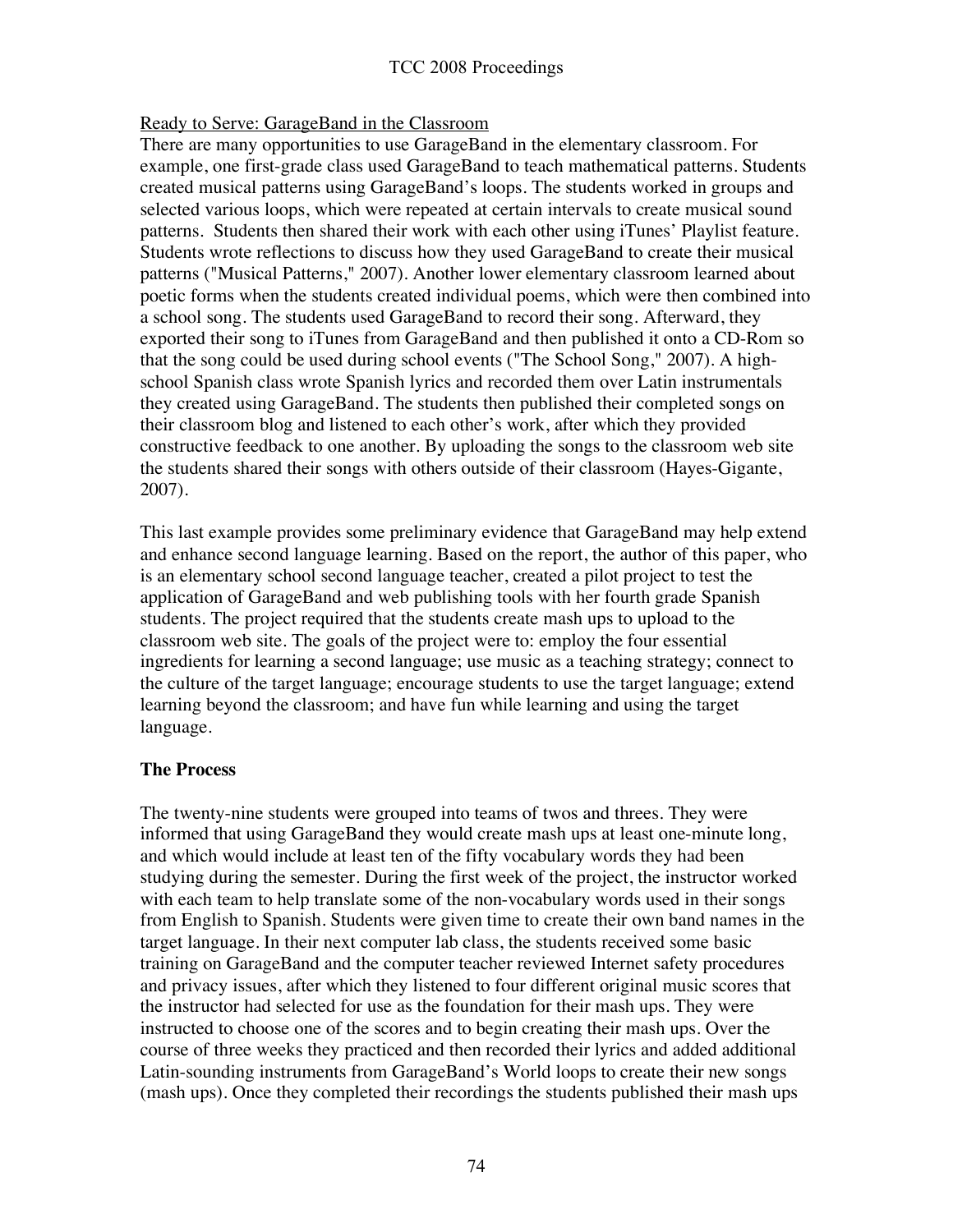to the classroom web site. They listened to each other's songs and provided each other with feedback (Note: students were originally supposed to share their feedback online via a blog: however, a number of parents would not allow their students to participate in activities which involved their students using email. Therefore, they provided feedback in a face-to-face class session). They also completed an informal end of project survey. They were encouraged to share their songs with parents, family and friends by accessing the classroom web site.

#### **Observations and Results**

Observations made by this author suggest that the goals of the project were realized. For example, the students wrote songs that were meaningful (input) and they acquired incidental vocabulary because they used words in their songs, and for their band names, that were not limited to the vocabulary list. Using Spanish names for their bands and adding Latin-sounding instruments to their mash ups gave them opportunities to explore the culture of the target language. They had numerous occasions to use the target language, including writing, practicing and recording their Spanish-language songs. Using music as the main approach for teaching the language was an effective strategy to engage the students in the target language. Additionally, since students were able to use time during computer lab to produce their songs, their time learning the language was extended twofold. Finally, some of the students reported that they would like to listen to and share their songs with family members: An activity to engage in the language beyond campus walls.

According to an informal student survey the instructor conducted with the students, it appeared that the students truly enjoyed the project and especially liked using GarageBand. Most of the students said that writing and singing the songs was somewhat easy to do. However, while they liked working on the project, many stated that they did not want to do the same project again. Some of the students reported that they had some difficulty working with team members, while others truly enjoyed the group project. They all agreed that they liked working with GarageBand.

For this author (instructor), it was truly rewarding hearing students use the language. It was thrilling to listen to the students as they pronounced new words and used the rhythm of the music to guide their use of the language. Additionally, it was satisfying to know that the students were working on the target language twice per week (during weekly Spanish and Computer Lab classes) instead of once per week.

#### **Obstacles**

While the results of the project were positive, there were several obstacles, including team problems, song difficulty level, recording quality, time on task and scheduling conflicts, social aspects and parental concerns over the student use of email addresses.

Team Problems – Three of the ten teams had problems getting along. This was often because there was a third wheel who either did not agree with the other two or just did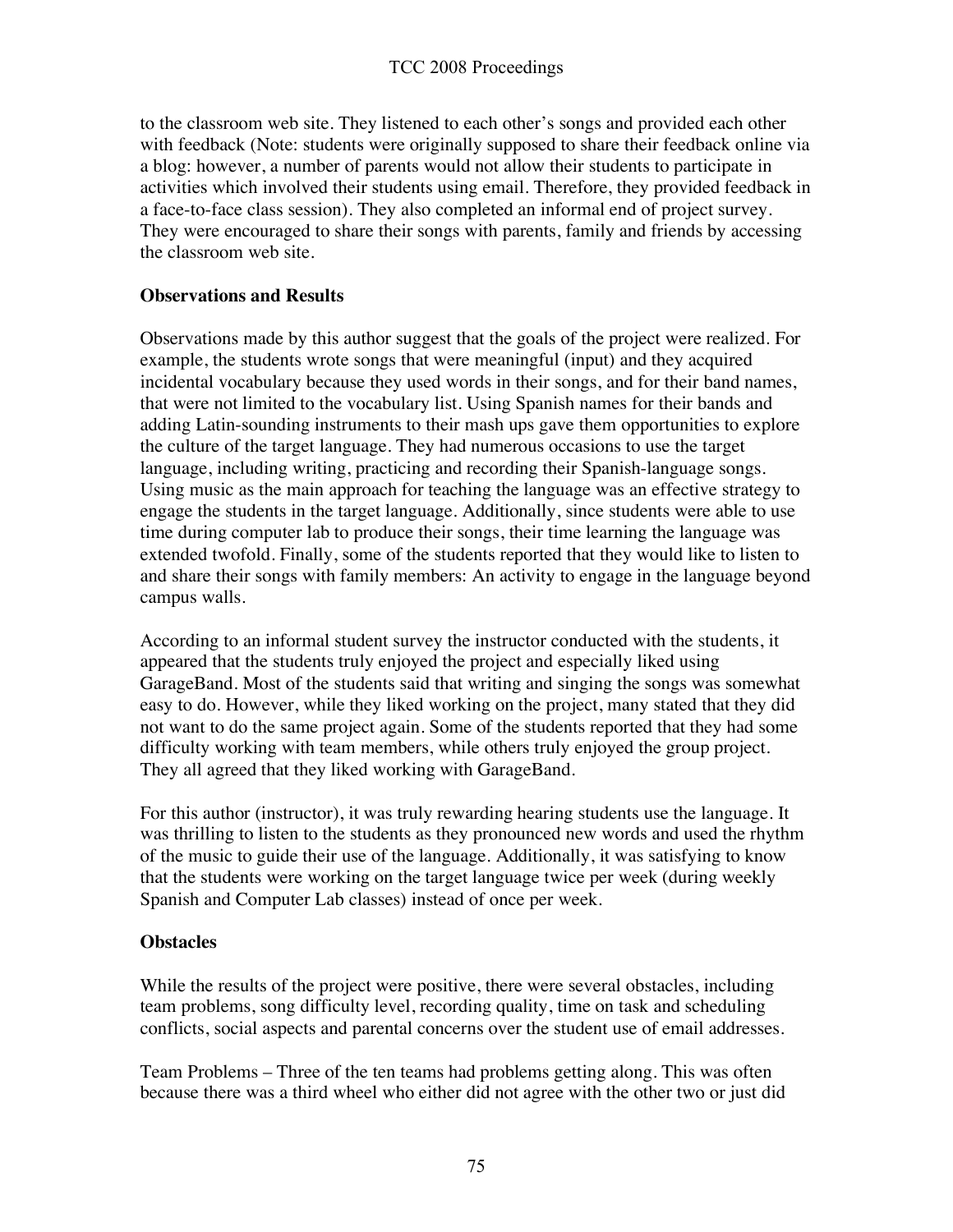not participate as expected. Additionally, two members (from different teams) were bossy with their teammates and this caused some conflict. Song Difficulty Level – Some of the songs that the students wrote were somewhat difficult for them to translate or pronounce. Recording Quality – Since the students had to record in the computer lab, rather than a sound booth, a lot of background noise, such as air conditioners, student voices, doors opening and closing, made its way onto the recordings. Time on Task and Scheduling Conflicts – There was not enough time during class periods for students to rehearse their songs, and as is typical with most schools, a number of events called students away from their classes. For instance, on the day several teams were scheduled to record their songs, they were called away to get their flu shots. On another day, a few students were absent, leaving several teams without their partners for recording. Social Aspects – A couple of the students were rather shy and recording for them was somewhat difficult or embarrassing. Others were nervous that random students would be able to hear their recordings; they felt embarrassed about their singing abilities. Parental Concerns – Some of the students' parents did not allow the students to use email, so student access to the classroom blog was limited.

#### **Recommendations**

Careful planning could help to overcome the obstacles. For example, depending on the age of the students engaged in the project, it may be more beneficial for students to be grouped with their friends. And, where students are considered too bossy by their teammates, remind them of the golden rule and group them with others whom they will work with well.

With this age group, it may prove wise to not only provide a list of vocabulary words but to also provide a fill-in-the-blank song where students could use the learned language to complete the song lyrics. In this way the instructor could ensure that the students used the learned vocabulary, and that sentence structure and pronunciation were appropriate for their language abilities.

To help overcome noise and other recording obstacles it is advisable to schedule teams for recordings while engaging the non-recording students in quiet activities. It is also wise to conduct the project over an entire semester in order to provide students with enough time to rehearse and to overcome scheduling conflicts.

For students who are too shy to sing, offer alternatives, such as a poetry slam, reading or rapping to the lyrics. Guide students through their singing, and remind them that they will not be graded on the quality of their singing, but rather on their participation and use of the target language.

Finally, to enable students to share feedback with one another online it is recommended that parental consent be obtained prior to the start of the project.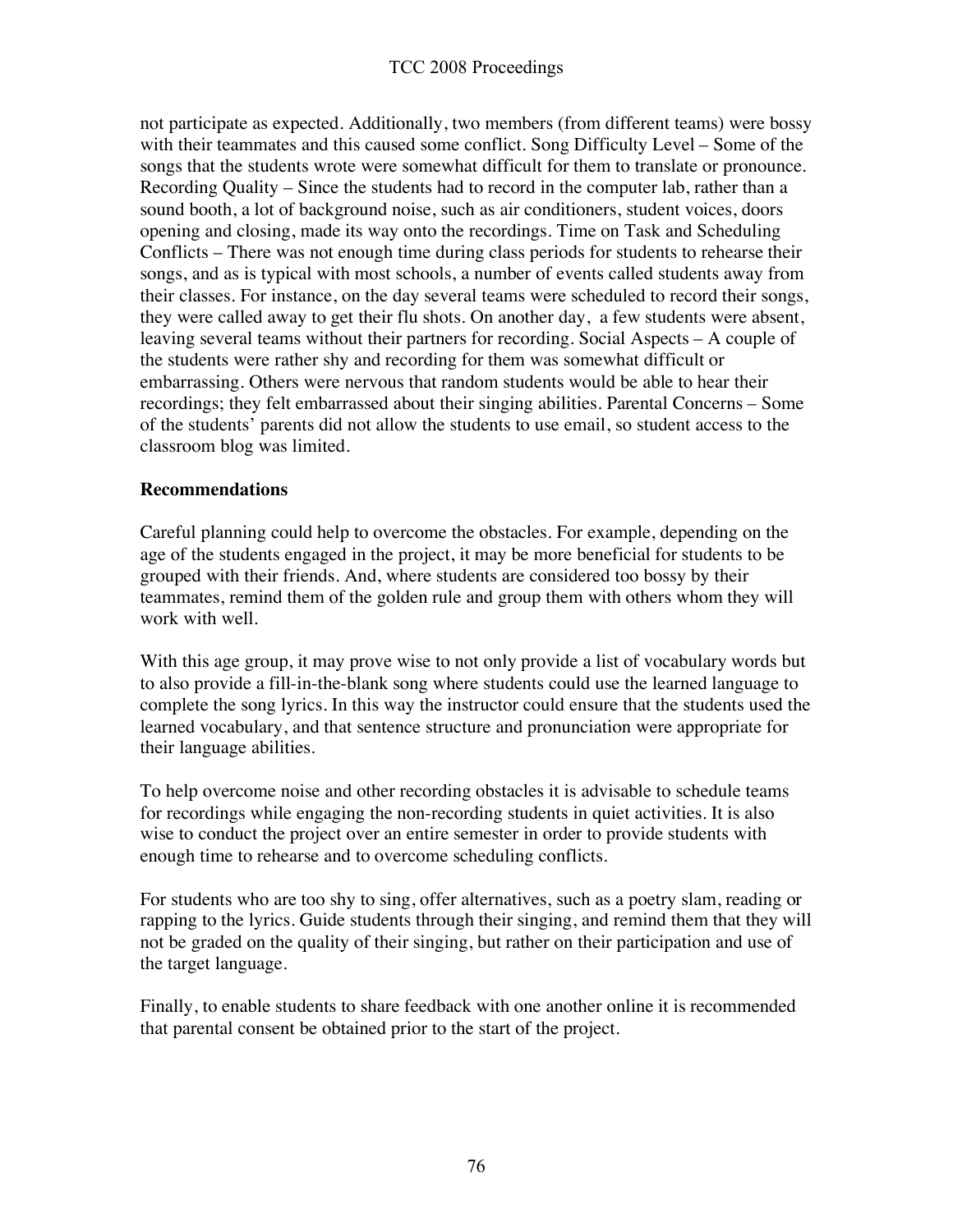## **Conclusions**

As this pilot project has demonstrated, extending and enhancing second language learning opportunities for the elementary student can be accomplished with Web 2.0 technologies which allow the student to create produce and publish songs in the target language.

GarageBand, and similar Web 2.0 music production and publication technologies, can engage the student's willingness to use the target language in ways that are motivational, interactive and which present important real life opportunities. These real life learning opportunities are important for today's second language student (Vogel, 2001).

Allowing the student to create his own foreign language music is consistent with essential ingredients for teaching foreign language (Kanel, 1997; Medina, 1993; Shtasker, 2001). For example, when the student has the opportunity to create an ethnic-sounding song, he may realize the sensation of integrativeness -- that is feeling part of the culture of the very language he is learning. He may also acquire incidental language by using words in his song that he may not have learned as a result of explicit instruction. Finally, by working in a naturalistic environment, where the music is representative of the target language culture, the student may have experience first-hand the culture of the second language.

Further research is needed to fully understand the implications of Web 2.0 technologies on second language learning. For example, studies on Web 2.0 technologies and second language learning should be conducted at the middle school, high school and college levels to determine the viability of Web 2.0 across age groups. Implementing an extended qualitative study and a quantitative research study based on the pilot project described in this paper may enable researchers to have the opportunity to better understand the implications Web 2.0 has on helping students to learn and use the target language. Further research may also lead to innovative pedagogical design of teaching second languages which integrate Web 2.0 technologies. Moreover, Web 2.0 technologies could prove useful to those teachers who wish to nurture positive attitudes towards second language learning by using elements from the student's everyday life (Heining-Boynton & Haitema 2007; Shtakser, 2001).

While infusing Web 2.0 technologies into second language learning is exciting, caveats exist. Using technology for the coolness-factor can prove unwise. Technology should only be implemented when it can successfully enhance student learning opportunities, not simply because it exists (Salaberry, 2005). Additionally, many well-intended second language web sites are long on design and short on content (Vogel, 2001). Careful consideration to the design of Web 2.0 technologies used in the second language classroom must be examined so that function prevails over form.

Furthermore, consideration of the benefits of face-to-face interaction cannot be overlooked. For students who prefer visual and kinesthetic learning methods to auditory, face-to-face classroom time avails the student tactile opportunities he may not receive in Web 2.0 environments. And while the web has been coined as a "gateway to visiting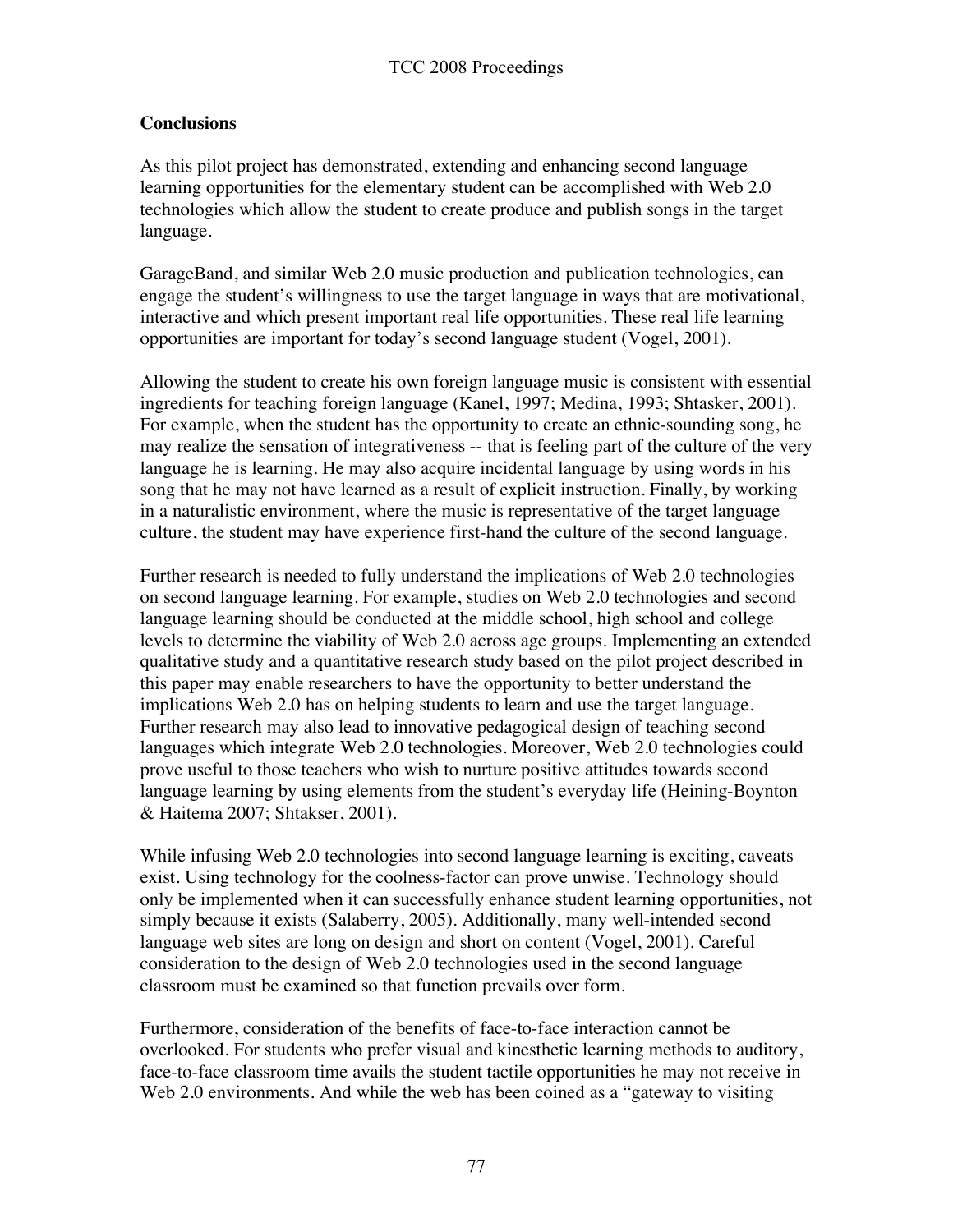other cultures" (Shtakser, 2001), it remains to be proven that Web 2.0 technologies bring to life cultural diversity and all the experiences that live interaction with native speaking people may bring to the student.

On a final note, while one of the fantastic opportunities experienced through Web 2.0 technologies is the ability to publish and socially interact with others, we must consider who is reviewing the student's published works and who is socially interacting with the student. If in fact the student is merely publishing to and interacting with his peers, then what benefit will he realize (Vogel, 2001)? If, on the other hand, a collaboration could be established between the student and a native language speaker, then perhaps the student would realize benefits beyond merely positive feedback. Organizing a network of native language speakers who could socially interact with the student learning the target language may prove the final step towards making Web 2.0 technologies truly effective in facilitating student willingness to communicate in a second language.

## **References**

- American Council on the Teaching of Foreign Languages, I. (1996). *National standards in foreign language education* (online PDF document): American Council on the Teaching of Foreign Languages, Inc. Website: http://www.actfl.org/i4a/pages/index.cfm?pageid=1
- Bower, C. S. (2007). Se habla technology. *T.H.E. Journal, 34*(6), 18-19.
- Creswell, J. W. (2008). *Educational research: Planning, conducting, and evaluating quantitative and qualitative research* (3rd ed.). Upper Saddle River, NJ: Pearson Prentice Hall.
- Csizer, K., & Dörnyei, Z. (2005). The internal structure of language learning motivation and its relationship with language choice and learning effort. *The Modern Language Journal, 89*(1), 19-36.
- Diadori, P. (1989). *An integrated audio-visual project for the use of pop songs as language learning and teaching supports.* Paper presented at the Man and Media Symposium, London.
- France, J. (2006). CNET reviews: GarageBand. *CNET Editor's Review.* Retrieved November 6, 2007, from http://reviews.cnet.com/music-and-recording/applegarageband-3/4505-3669\_7-31320387.htm?tag=prod.txt.1
- Godwin-Jones, R. (2006). Tag clouds in the blogosphere: Electronic literacy and social networking. *Language Learning & Technology, 10*(2), 8-15.
- Hayes-Gigante, C. (2007). Best practices in the foreign language classroom (Telephone call ed.). Honolulu.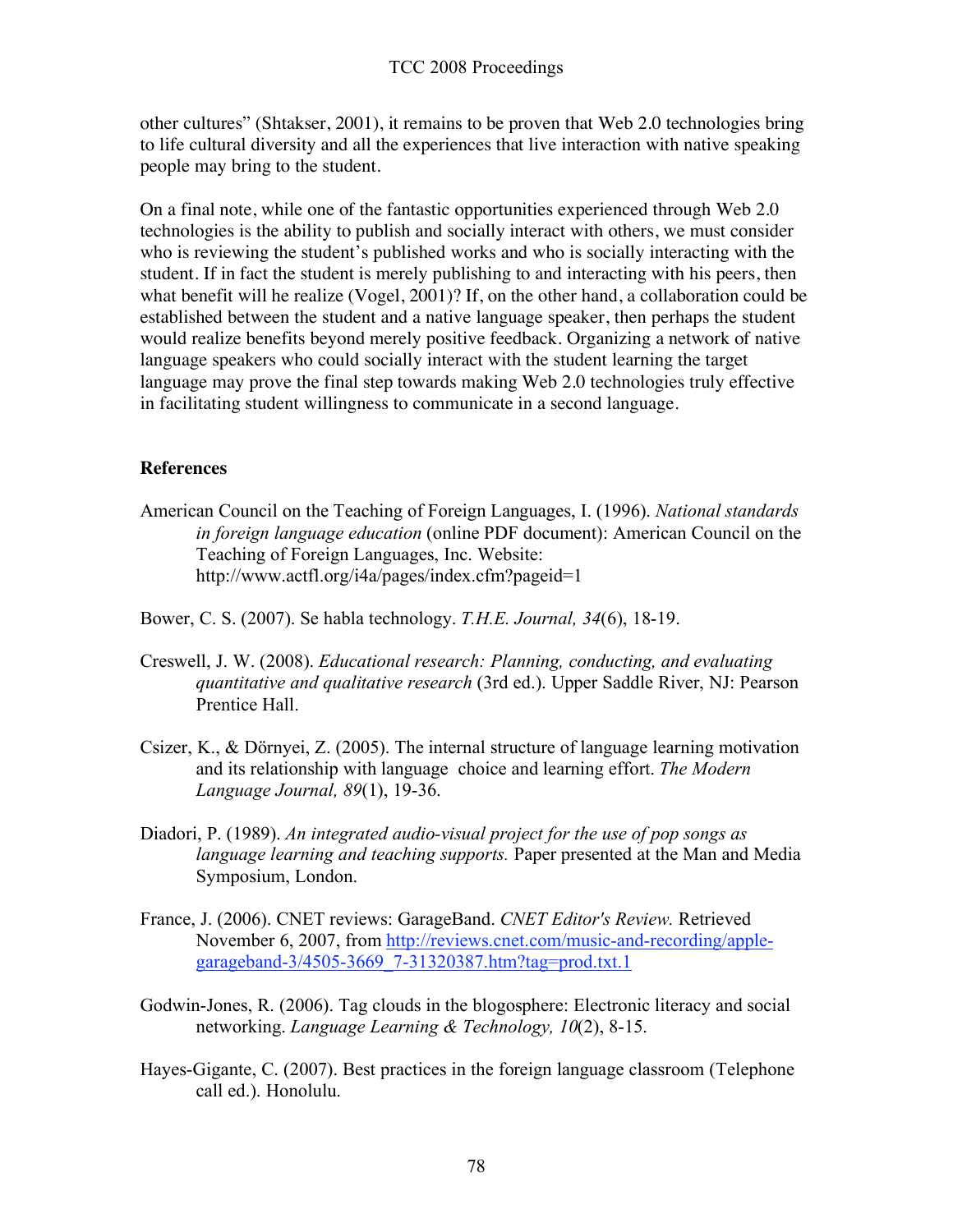- Heining-Boynton, A. L., & Haitema, T. (2007). A ten-year chronicle of student attitudes toward foreign language in the elementary school. *The Modern Language Journal, 91*(2), 149-168.
- Kanel, K. (1997). Teaching with music: A comparison of conventional listening exercises with pop song gap-fill exercises. *JALT Journal, 19*(2), 217-231.
- MacIntyre, P. D., Baker, S. C., Clément, R., & Conrod, S. (2001). Willingness to communicate, social support, and language-learning orientations of immersion students. *Second Language Acquisition, 23*, 369-388.
- McQuillan, J. (2006). iPod in education: The potential for language acquisition. *iPod in Education White Papers.* Retrieved November 6, 2007, from http://64.233.179.104/scholar?hl=en&lr=&q=cache:tFsHcPzYTDoJ:e2t2.bingham ton.edu/pdfs/iPod\_Lang\_Acquisition\_whitepaper.pdf+iPod+in+Education
- Medina, S. L. (1993). *The effect of music on second language vocabulary acquisition*. Paper presented at the FLES News: National Network for Early Language Learning.
- Musical Patterns. (2007). *Interchange 2007*. Retrieved November 6, 2007, from http://edcommunity.apple.com/ali/story.php?itemID-233
- Oleksak, R. (2007)*. Ensuring America's place in the global economy by building language capacity in the schools.* U. S. Senate Subcommittee on Oversight of Government Management, 1-4.
- Salaberry, M. R. (2005). The use of technology for second language learning and teaching: A retrospective. *The Modern Language Journal*, 85(1), 39-56.
- Schram, T., H. (2006). *Conceptualizing and proposing qualitative research* (2nd ed.). Columbus, OH: Pearson Merrill Prentice Hall.
- Shtakser, I. (2001). Using music and songs in the foreign language classroom. Retrieved September 7, 2007, from http://www.laits.utexas.edu/hebrew/music/music.html
- Tapscott, D., & Williams, A. D. (2006). *Wikinomics: How mass collaboration changes everything*. New York: Portfolio.
- The School Song. (2007). *Apple Learning Interchange.* Retrieved November 7, 2007, from http://edcommunity.apple.com/ali/story.php?itemID=295
- Vogel, T. (2001). Learning out of control: Some thoughts on the world wide web in learning and teaching foreign languages. In A. C. a. G. Davies (Ed.), *ICT and*